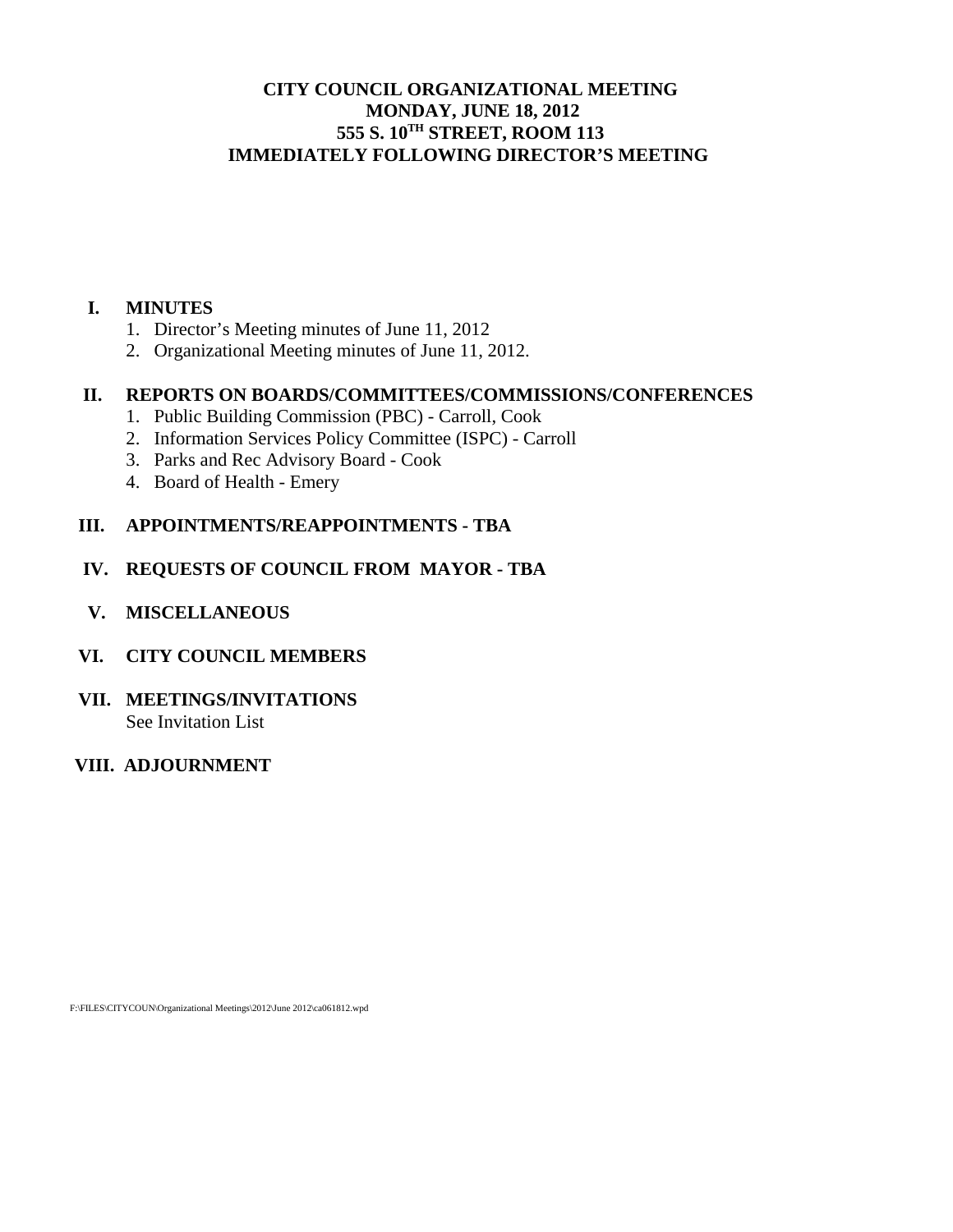## **MINUTES CITY COUNCIL ORGANIZATIONAL MEETING MONDAY, JUNE 18, 2012**

- **Present:** Adam Hornung, Chair; Carl Eskridge, Vice Chair; Jonathan Cook; DiAnna Schimek; Gene Carroll; Jon Camp; and Doug Emery
- **Others:** Rick Hoppe, Chief of Staff; Trish Owen, Deputy Chief of Staff; Denise Pearce, Senior Policy Counsel; and Rod Confer, City Attorney

Chair Hornung opened the meeting at 2:11 p.m. and announced the location of the Open Meetings Act.

## **I. MINUTES**

- 1. Director's Meeting minutes of June 11, 2012
- 2. Organizational Meeting minutes of June 11, 2012.

With no corrections the above minutes were approved.

## **II. REPORTS ON BOARDS/COMMITTEES/COMMISSIONS/CONFERENCES**

## **1. Public Building Commission (PBC) - Carroll, Cook**

Cook stated the public venue art will be in the hallways at 555 S.  $10^{th}$ . The art will be evaluated by a committee meeting June  $26<sup>th</sup>$ , interviewing the artists and seeing the type of art.

He added the PBC has saved using LED lights, plus other changes. Comparisons of energy use last year versus this year very positive.

Cook stated the PBC has decided to solicit bids on two new metal detectors for the Hall of Justice, with the Sheriff's department requesting. One detector has already failed and the other is aging, with particular detectors in mind.

Cook commented will have contracts coming before Council, and the PBC is also reconfiguring the County Assessor's office so next year have space for more informal property interviews. Interviews valuable in addressing questions, and foregoing the formal process, solving numerous issues.

Discussed smoking areas around the building. We have No Smoking signs but people continue to smoke under the signs. Do have a Wellness Committee who will study. They will also investigate bikes brought into the building, and offices. The bikes do hit walls, etc., brings in dirt in, and we do not allow bikes in the building. Now looking at a secure storage site to help protect these bikes.

Cook stated with the new Voice Over Internet System the building's panic buttons will not go directly to the 911 center, but have to go through NICO first. VOIP will be a huge savings.

# **2. Information Services Policy Committee (ISPC) - Carroll**

Carroll stated it was a very technical meeting. The 2010 migration is about complete, and the County is no deciding if they want to partner with us on VOIP, and for how much. The testing of our new mainframe operation, going from us to the State of Nebraska, going very well.

#### **3. Parks and Rec Advisory Board - Cook**

Cook stated he was unable to attend but understands there was one major item, prohibiting smoking in various park areas. Understand the Board approved some prohibitions, such as playgrounds or